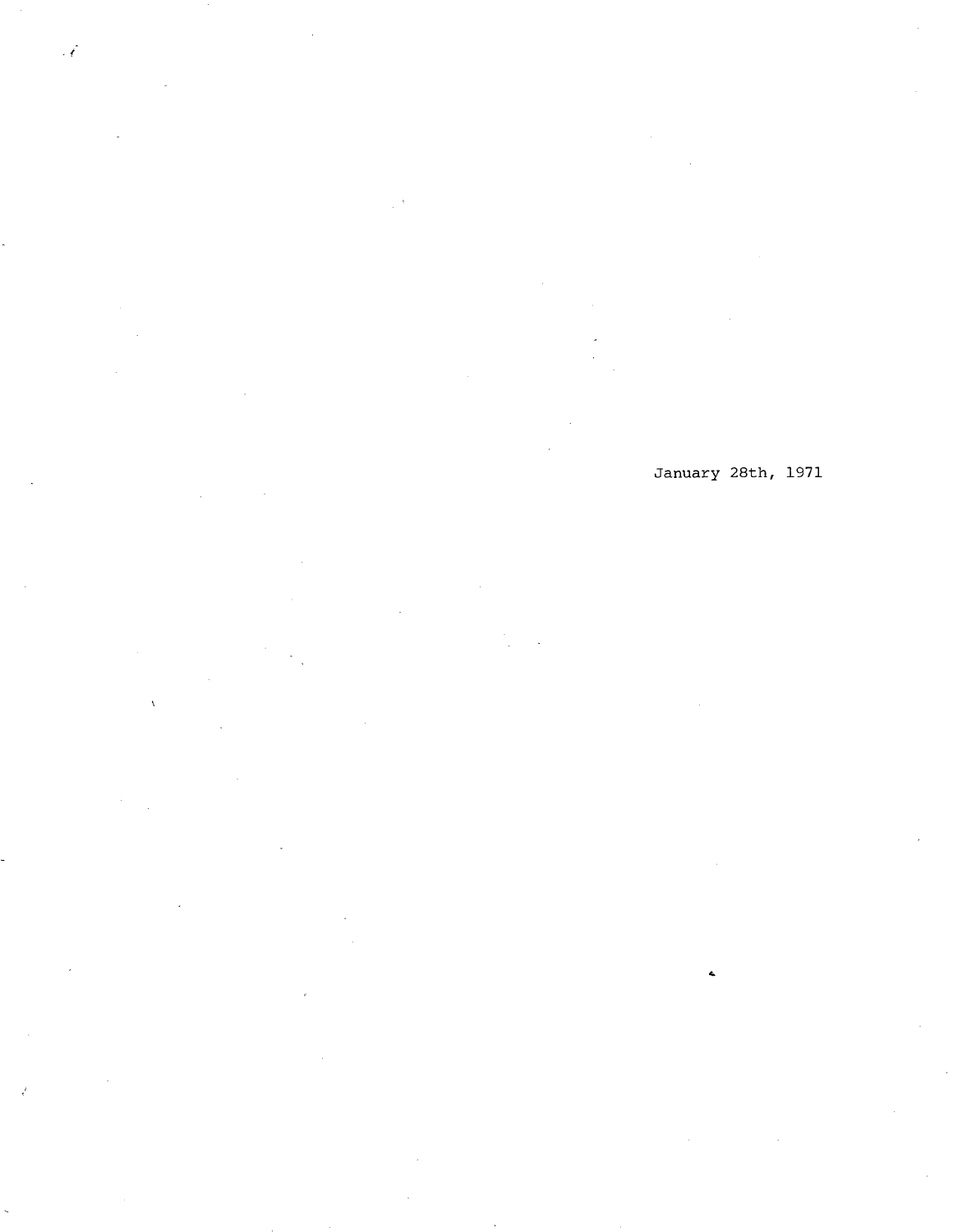Minutes of the second meeting of the Science Faculty Executive Committee held on Thursday, January 28,1971 in the Faculty Conference Room at 2:40 p.m.

Members present: Dr. R.D. Conror, Chairman, Drs. M. Kettner, J. Reid, G.E. Dunn, D.M. McKinnon, P.K. Isaac, I. Cooke J. Vail, J.G. Eales, G. Woods, J.P. Svenne, Mr. D. Sutherland. (12) Mr. G. Richardson, Secretary.

# Minutes of the Meeting of January 19,1971

It was agreed that because the minutes had been distributed to the members at the start of this meeting and they hadn't time to review them, they would be approved at the next meeting.

# Business Arising fran the Minutes

(i) It was put forth by Dean Cooke that at the next Faculty Council meeting the Council be asked whether or not they wish the cancellation of classes for a Life and Learning Festival to be continued and if they did, that the Council be asked to write to Senate asking that in future they are given more time to discuss the request. It was Dr. Cooke's feeling that oonsidering the anount of preparation already done by the students it would be unfair if the Faculty did not cancel classes.

(ii) With regard to the request from U.M.S.U. that they be given one hour free of lectures for each class in *the* Faculty in order to fill out a questionnaire on professor/course evaluation, it was agreed by the Committee that this be put before the Faculty Council at its next neeting.

2

. . . . .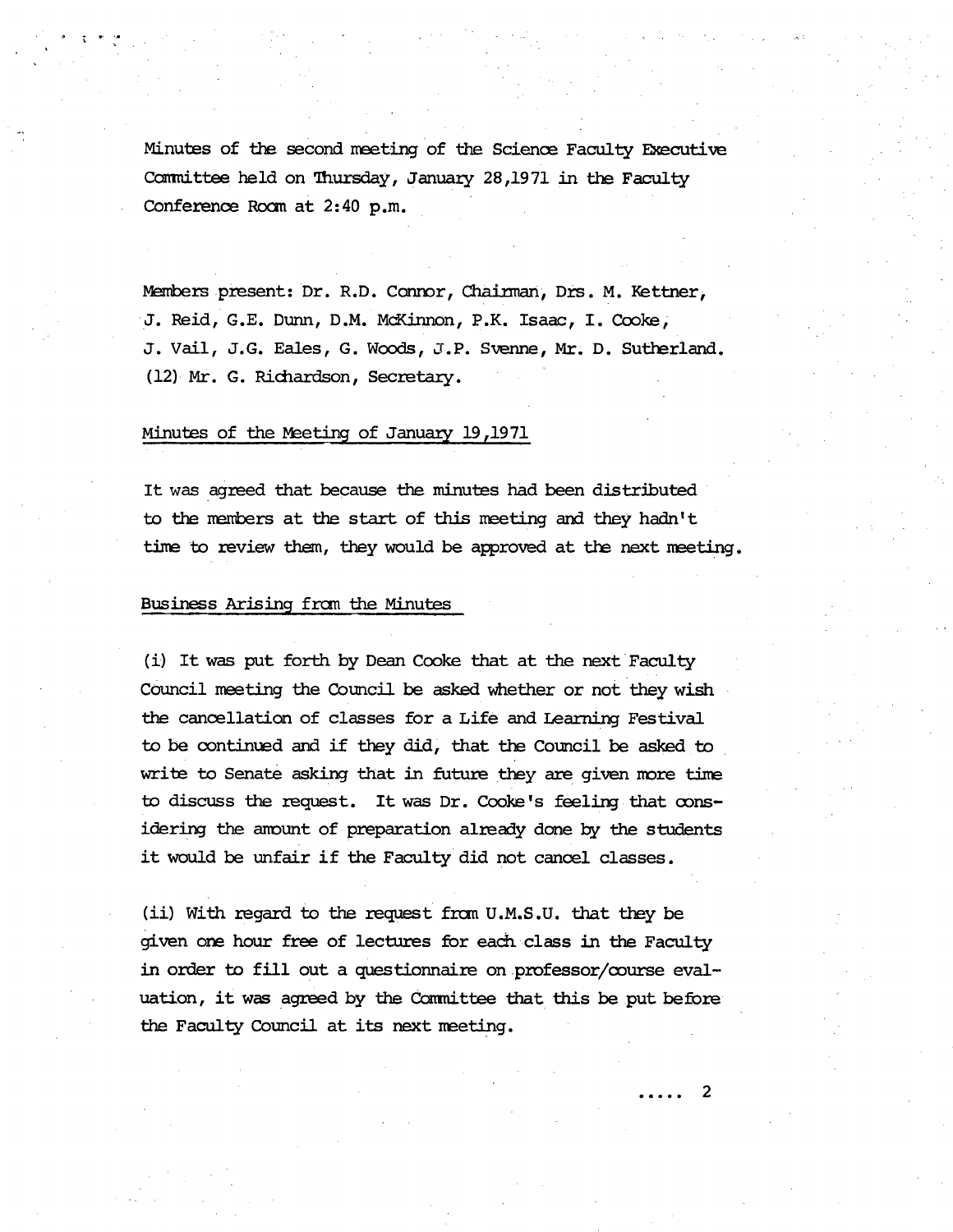It was noted by the Chairman that he had been informad of a similar evaluation questionnaire being done by the Science Student Council; however, they were requesting that students take the questionnaire home to complete and return at a later date.

 $-2-$ 

# Committee Structure for the Faculty

#### Student Standing Committee

Further discussion brought out additional information regarding who the Chairman of the Committee should be. At the previous meeting it was felt by some members that the Chairman ought not to be one of the Deans. *The* feeling was that if a student, having been refused his request once by the Dean, and then pealed to a canmittee chaired by the Dean, would most certainly feel he was not being treated fairly. However, the Chairman pointed out that the first refusal would not be from the Dean personally but in all probability by one of the Administrative Assistants who was acting according to the current regulation. Should regulations not exist to cover any particular problem then the matter would be referred, by the Dean's Office, to this committee for a decision. The Dean's Office would handle the routine and day to day interpretation of the rules and regulations of the Faculty. Occasions might arise whereby decisions not pertaining to any particular student or program, would also have to be made by the committee (eg. general regulations covering reversion of Honours student to general program). Any decision of a precedent setting nature pertaining to the Faculty of Science would fall within the duties of this committee. Should a student wish to appeal an existing regulation, it would

. . . . . 3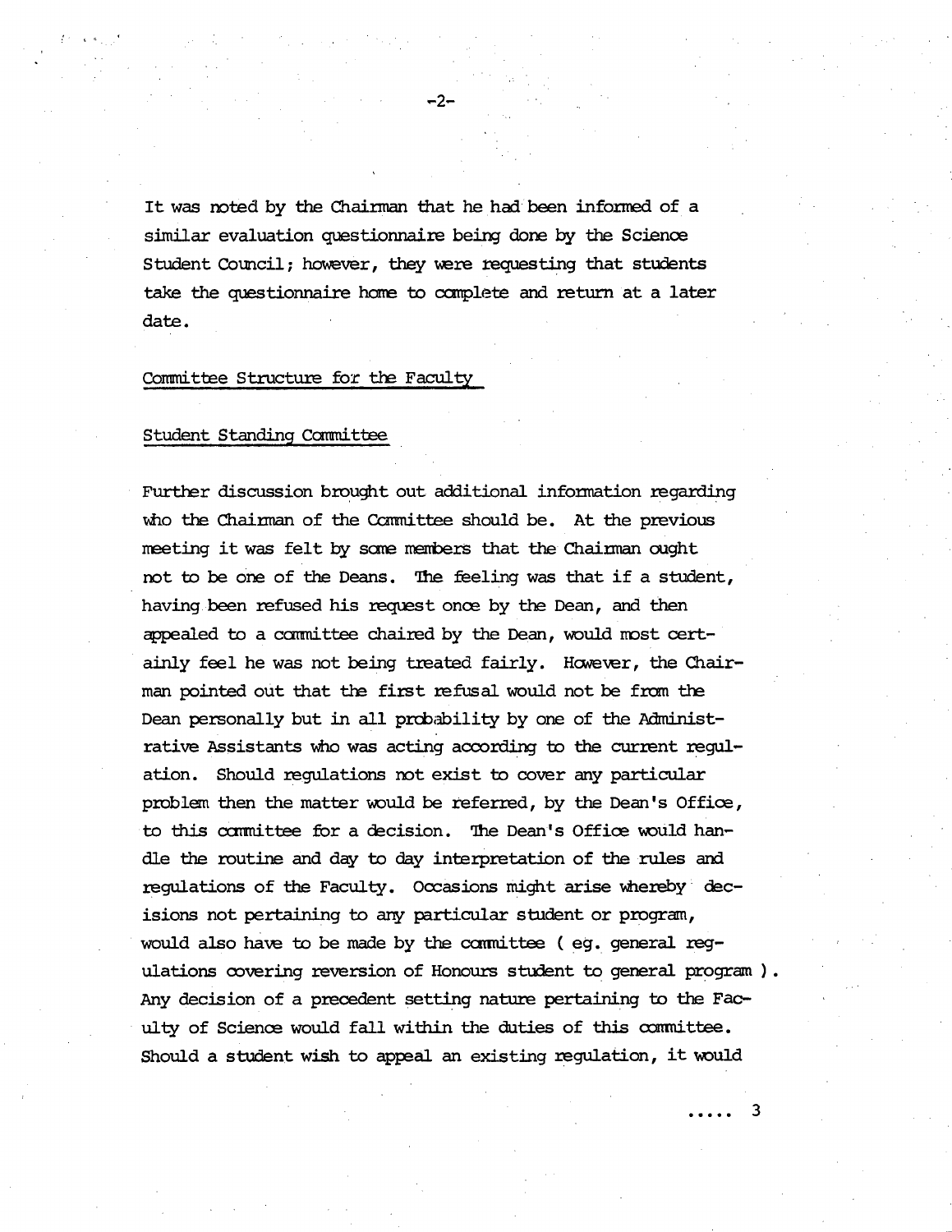be this committee's duty to rule on it. However any appeal of a decision made by this cmnittee would be directed at the Senate Appeals Committee. The chainman of the committee would be a non-voting member who would essentially supply the facts of the problem, explain its ramifications, alert the members to similar regulations in other faculties and. act according to the cxmittee's decisions. With this *n*ew information it was moved by Dr. Kettner (Svenne):

-3-.

"that the Student Standing Committee be constituted with five members from the Faculty with full voting pcwer and one of the Deans as Chairman with no voting power."

#### CARRIED

It was agreed that Dean Cooke would chair this committee.

Regarding the membership of the committee, the Chairman, as requested, had drawn up a list of Faculty menbers whan he felt, because of their past experiences with students, would be suitable for this committee. The Committee approved of the list and the following members were nominated:

| Dr. G. Dunn         | Chemistry                             |
|---------------------|---------------------------------------|
| Dr. N.E.R. Campbell | Microbiology                          |
| Dr. W.E. Brisbin    | Earth Science                         |
| Dr. J. Shay         | Botany                                |
| Dr. A. Giesinger    | Dean of Studies<br>St. Paul's College |

4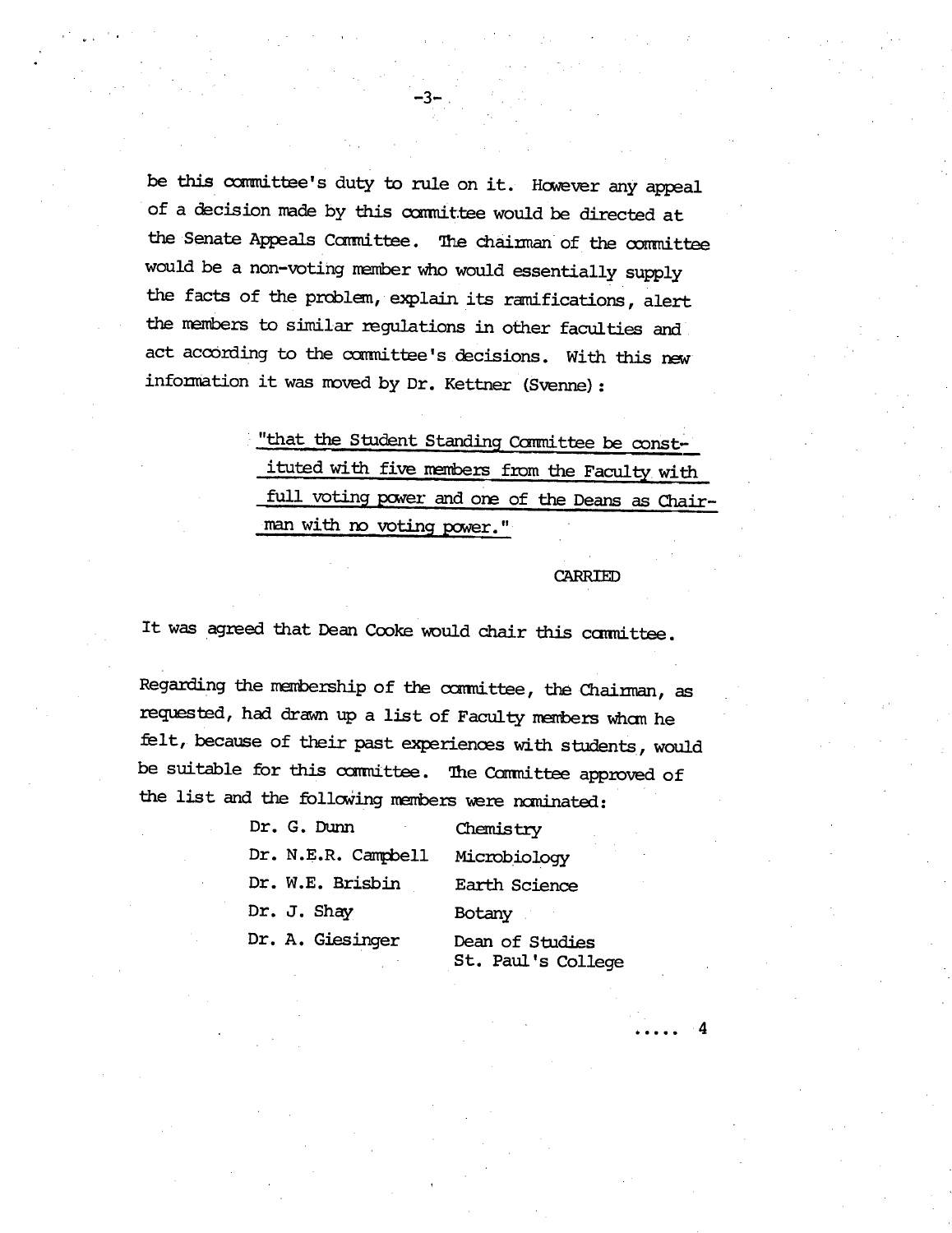Some discussion followed with regard to the term of service of the members. It was pointed out that the accumulation of knowledge and recall of past decisions would be the basis of the committee's operation, therefore the longer the members remained members, the more effective the committee's operation would be. It was finally agreed that because the members would be drawing up their own terms of reference for the Executive's approval, they would detennire the length of service as well.

 $-4-$ 

# Report on the Policy of Appointing Deans, Directors and

Department Heads

The Chairman informed the Committee that its role with regard to this report was to consider it and pass its comments. on to Faculty Council. Faculty Council would consider the report in light of the Executive's comments and refer its reconmendations to Senate. The Chairman felt that what Senate was likely to **de** was to collect all the reports fran the Faculties and attempt to produce a policy suitable to the University as a whole. It was likely that the policy would be similar to the Faculty By-Laws in which there were two sections, a general by-law section, which was to pertain to all Faculties and a specific section appropriate only to certain Faculties.

Before continuing, the Chairman asked the Committee to select one member to act as spdesinan for the Executive Ccmnittee. He felt that it would be inappropriate if he, as Chairman of both the Executive Committee and the Faculty Council, gave the Executive's report. The person selected would act in this capacity for a one year term. Nominated and elected unanimously was Professor G. Dunn.

5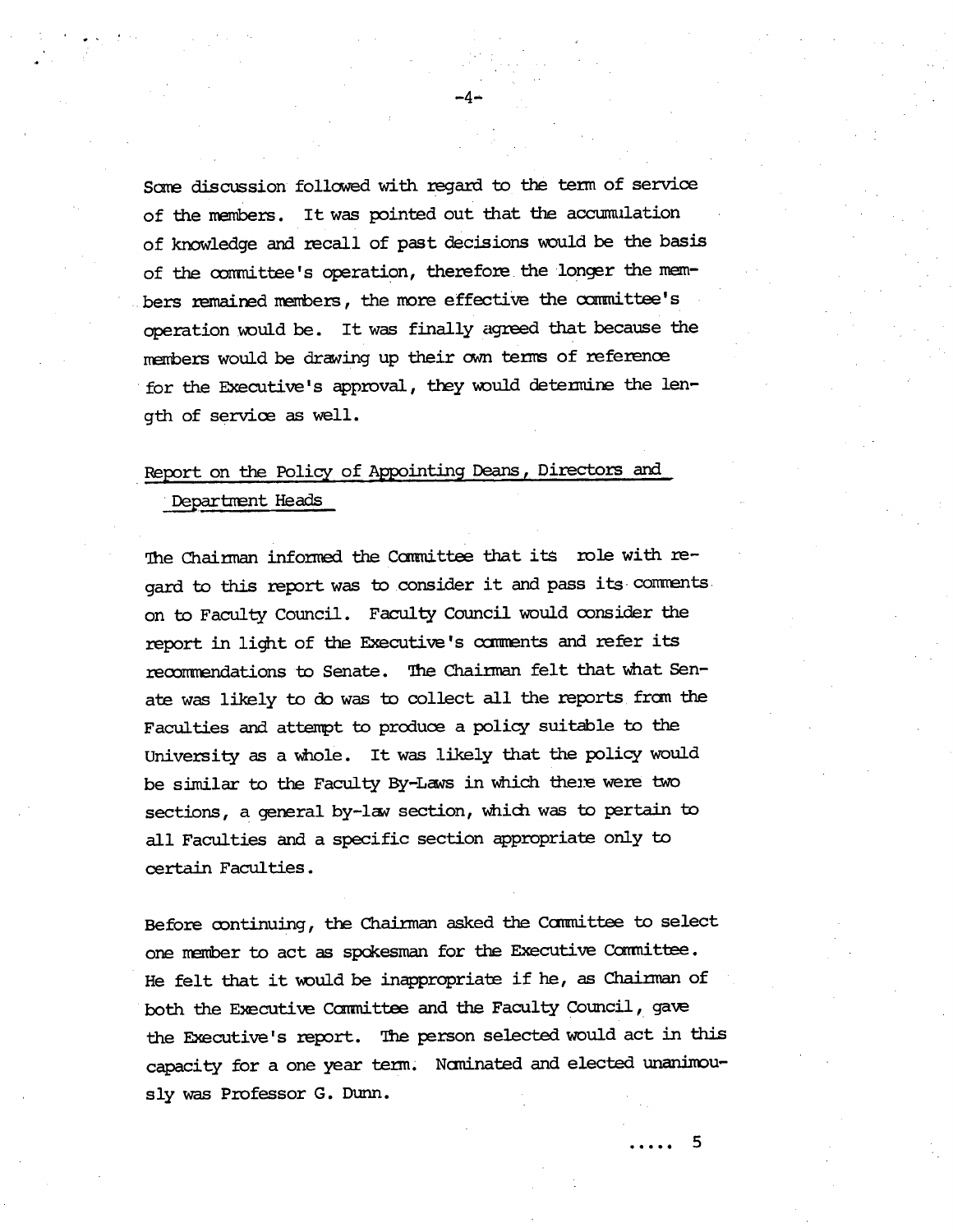### Recommendations

# Item I

Discussion with regard to this item centered *onthe* thrase "a name or names". It was pointed out that this could be interpreted to mean that the Comittee was to submit a list of names to the President for his selection of one to present to the Board of Governors. It was explained by Dean Isaac, who was Chairman of the carmittee which presented the report, that this phrase was put in to allow increased flexibility for the Committee. Normally the Committee would submit only one name to the President, but at some time there could be two candidates with equal qualities, and rather than dissolve the Committee because it could not decide between the two, it could submit both names to the President for him to *decide.* This would be the exception rather than the rule however. He also pointed out that it would have to be a majority decision of the Committee to do this and they would abide by the President's choice.

-5-

It was agreed not to recommend a change to Item I but rather to make this point known to the Faculty Council and leave the final decision to them.

#### Item III

The concluding comments regarding this item were that it was felt by the Executive that there should be a greater proportion of Faculty elected members on the Committee. The Executive was not prepared to say how many more or from what specific area the Faculty should come.

> . . . . . 6